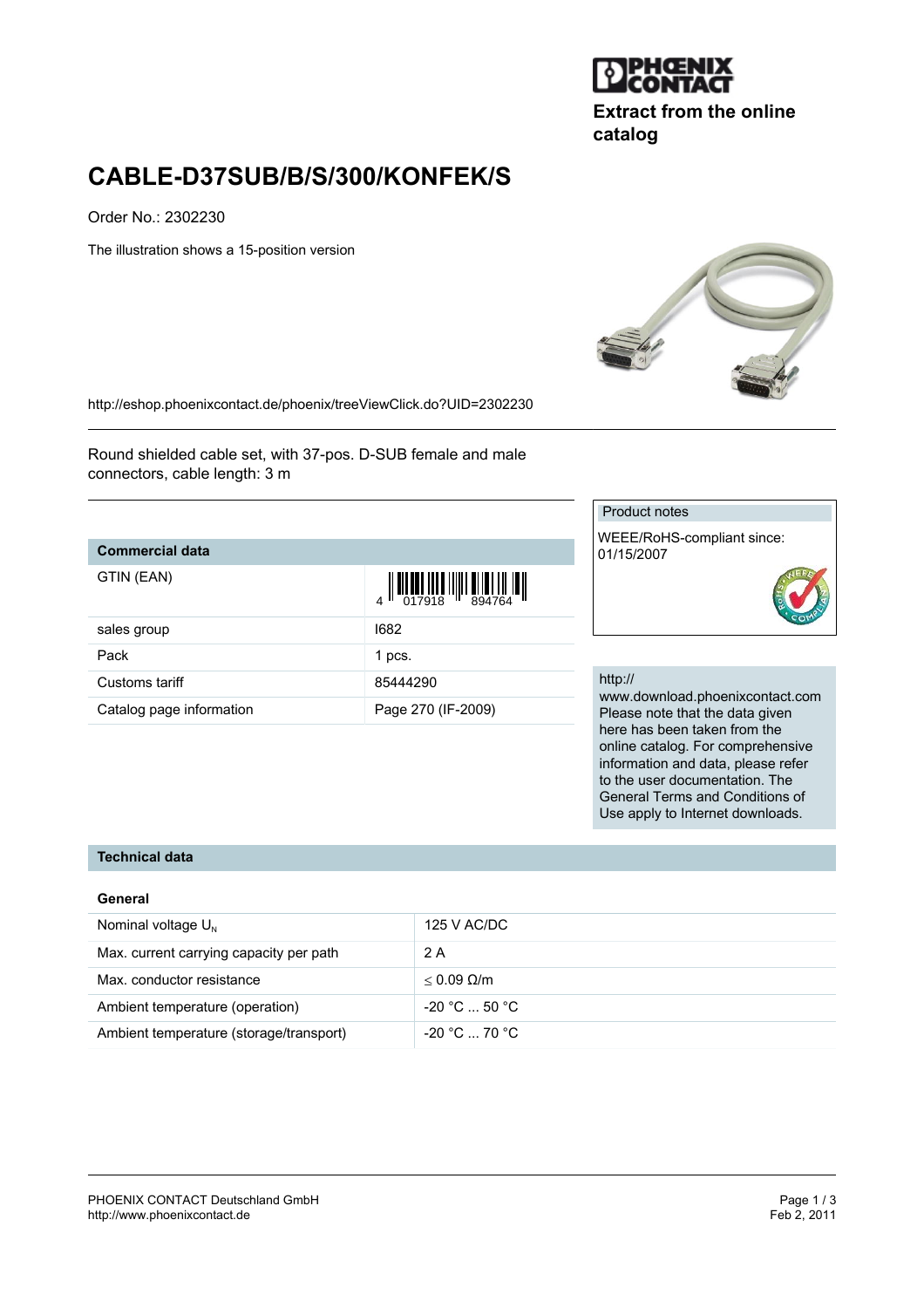## CABLE-D37SUB/B/S/300/KONFEK/S Order No.: 2302230 <http://eshop.phoenixcontact.de/phoenix/treeViewClick.do?UID=2302230>

| Number of positions                | 37                                                 |
|------------------------------------|----------------------------------------------------|
| Number of positions, control side  | 37                                                 |
| Number of connectors, control side |                                                    |
| Number of positions, module side   | 37                                                 |
| Number of connectors, modul side   | 1                                                  |
| Fixed cable length                 | 3 <sub>m</sub>                                     |
| Single wire, cross section         | $0.25 \text{ mm}^2$                                |
| AWG                                | 24                                                 |
| External diameter                  | $12.5 \text{ mm}$                                  |
| Shielding                          | Tinned copper-braided shield, approx. 85% covering |
| Insertion/withdrawal cycles        | > 200                                              |

**Certificates / Approvals**



Certification CUL, GOST, UL